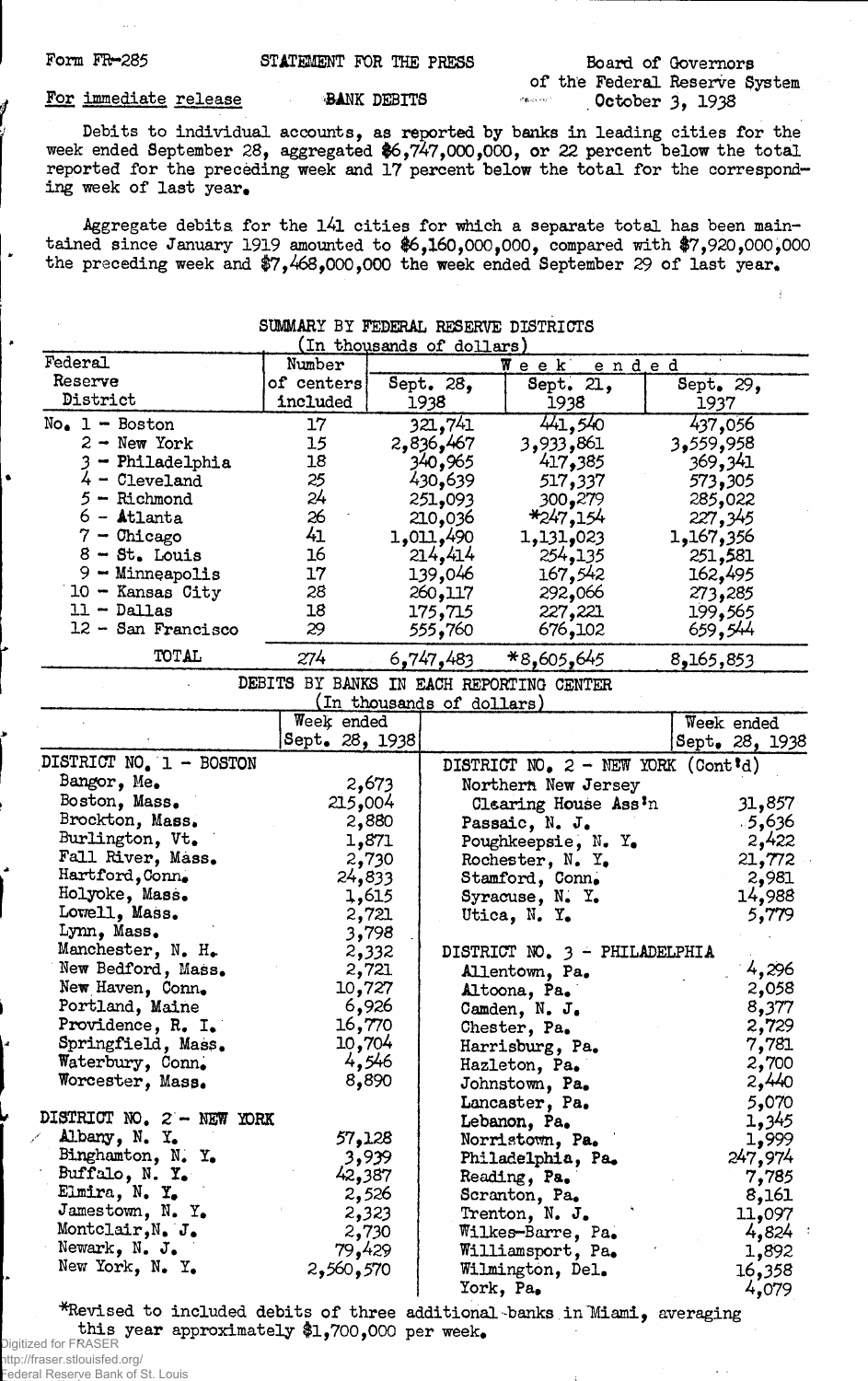Form FR-285-a

Á

DEBITS BY BANKS IN EACH REPORTING CENTER

 $\label{eq:3.1} \frac{1}{2} \sum_{i=1}^n \frac{1}{2} \sum_{j=1}^n \frac{1}{2} \sum_{j=1}^n \frac{1}{2} \sum_{j=1}^n \frac{1}{2} \sum_{j=1}^n \frac{1}{2} \sum_{j=1}^n \frac{1}{2} \sum_{j=1}^n \frac{1}{2} \sum_{j=1}^n \frac{1}{2} \sum_{j=1}^n \frac{1}{2} \sum_{j=1}^n \frac{1}{2} \sum_{j=1}^n \frac{1}{2} \sum_{j=1}^n \frac{1}{2} \sum_{j=1}^n \frac{$ 

|                                          |                | (In thousands of dollars)                                   |                |
|------------------------------------------|----------------|-------------------------------------------------------------|----------------|
|                                          | Week ended     |                                                             | Week ended     |
|                                          | Sept. 28, 1938 |                                                             | Sept. 28, 1938 |
| DISTRICT NO <sub>2</sub> $4$ - CLEVELAND |                | DISTRICT NO. $6 - \text{ATLANTA} (\text{Cont }^{\dagger}d)$ |                |
| Akron, Ohio                              | 12,237         | Elberton, Ga.                                               | 218            |
| Butler, Pa.                              | 1,767          | Hattiesburg, Miss.                                          | 981            |
| Canton, Ohio                             | 6,312          | Jackson, Miss.                                              | 8,197          |
| Cincinnati, Ohio                         | 69,252         | Jacksonville, Fla.                                          | 12,555         |
| Cleveland, Ohio                          | 99,980         | Knoxville, Tenn.                                            | 5,463          |
| Columbus, Ohio                           | 36,113         | Macon, Ga.                                                  | 3,105          |
| Dayton, Ohio                             | 11,970         | Meridian, Miss.                                             | 2,467          |
| Erie, Pa.                                | 5,450          | * Miami, Fla.                                               | 6,570          |
| Franklin, Pa.                            | 589            | Mobile, Ala.                                                | 8,666          |
| Greensburg, Pa.                          | 1,483          | Montgomery, Ala.                                            | 5,088          |
| Hamilton, Ohio                           | 1,999          | Nashville, Tenn.                                            | 17,509         |
| Homestead, Pa.                           | 434            | Newnan, Ga.                                                 | 277            |
| Lexington, Ky.                           | 4,418          | New Orleans, La.                                            | 48,121         |
| Lima, Ohio                               | 2,720          | Pensacola, Fla.                                             | 1,510          |
| Lorain, Ohio                             | 822            | Savannah, Ga.                                               | 6,680          |
| Middletown, Ohio                         | 1,891          | Tampa, Fla.                                                 | 5,338          |
| Oil City, Pa.                            | 1,946          | Valdosta, Ga.                                               | 748            |
| Pittsburgh, Pa.                          | 126,160        | Vicksburg, Miss.                                            | 1,792          |
| Springfield, Ohio                        | 3,108          |                                                             |                |
| Steubenville, Ohio                       | 2,218          | DISTRICT NO. 7 - CHICAGO                                    |                |
| Toledo, Ohio                             | 21,504         | Adrian, Mich.                                               | 598            |
| Warren, Ohio                             | 1,931          | Aurora, Ill.                                                | 2,060          |
| . Wheeling, W. Va.                       | 5,456          | Battle Creek, Mich.                                         | 2,499          |
| Youngstown, Ohio                         | 9,440          | Bay City, Mich.                                             | 2,136          |
| Zanesville, Ohio                         | 1,439          | Bloomington, Ill.                                           | 2,652          |
|                                          |                | Cedar Rapids, Iowa                                          | 5,181          |
| DISTRICT NO. $5 - RICHMOND$              |                | Champaign-Urbana, Ill.                                      | 2,787          |
| Asheville, N. C.                         | 2,501          | Chicago, Ill.                                               | 603,958        |
| Baltimore, Md.                           | 59,602         | Clinton, Iowa                                               | 1,217          |
| Charleston, S. C.                        | 3,657          | Danville, Ill.                                              | 1,953          |
| Charleston, W. Va.                       | 9,229          | Davenport, Iowa                                             | 4,567          |
| Charlotte, N. C.                         | 566,11         | Decatur, Ill.                                               | 3,403          |
| Columbia, S. C.                          | 5,387          | Des Moines, Iowa                                            | 25,622         |
| Cumberland, Md.                          | 1,647          | Detroit, Mich.                                              | 165,405        |
| Danville, Va.                            | 2,271          | Dubuque, Iowa                                               | 2,011          |
| Durham, N. C.                            | 11,661         | Elgin, Ill.                                                 | 1,503          |
| Greensboro, N. C.                        | 3,476          | Flint, Mich.                                                | $-6,048$       |
| Greenville, S. C.                        | 4,045          | Fort Wayne, Ind.                                            | 5,852          |
| Hagerstown, Md.                          | 1,830          | Gary, Ind.                                                  | 2,939          |
| Huntington, W. Va.                       | 3,065          | Grand Rapids, Mich.                                         | 9,928          |
| Lynchburg, Va.                           | 3,051          | Green Bay, Wis.                                             | 3,050          |
| Newport News, Va.                        | 1,781          | Hammond, Ind.                                               | 1,503          |
| Norfolk, Va.                             | 10,225         | Indianapolis, Ind.                                          | 37,894         |
| Portsmouth, Va.                          | 865            | Jackson, Mich.                                              | 2,832          |
| Raleigh, N. C.                           | 8,825          | Kalamazoo, Mich.                                            | 3,733          |
| Richmond, Va.                            | 40,568         | Lansing, Mich.                                              | 4,321          |
| Roanoke, Va.                             | 4,806          | Manitowoc, Wis.                                             | 1,061          |
| Spartanburg, S. C.                       | 1,967          | Mason City, Iowa                                            | 1,895          |
| Washington, D. C.                        | 48,687         | Milwaukee, Wis.                                             | 49,053         |
| Wilmington, N. C.                        | 2,551          | Moline, Ill.                                                | 1,198          |
| Winston-Salem, N. C.                     | 7,830          | Muscatine, Iowa                                             | 841            |
|                                          |                | Oshkosh, Wis.                                               | 1,705          |
| DISTRICT NO. 6 - ATLANTA                 |                | Peoria, Ill.                                                | 12,206         |
| Albany, Ga.                              | 1,155          | Rockford, Ill.                                              | 4,591          |
| Atlanta, Ga.<br>Augusta, Ga.             | 42,235         | Saginaw, Mich.                                              | 3,820          |
| Birmingham, Ala.                         | 3,303          | Sheboygan, Wis.                                             | 3,295          |
| Brunswick, Ga.                           | 16,665         | Sioux City, Iowa                                            | 7,865          |
| Chattanooga, Tenn.                       | 449            | South Bend, Ind.                                            | 6,343          |
| Columbus, Ga.                            | 7,532          | Springfield, Ill.                                           | 4,683          |
| Dothan, Ala.                             | 2,676          | Terre Haute, Ind.                                           | 3,748          |
|                                          | 736            | Waterloo, Iowa                                              | 3,534          |

Theginning this week Miami figures-include debits of three additional reporting banks, averaging approximately 20 percent of the totals previously reported Digitized for **FOR Miami.** 

http://fraser.stlouisfed.org/

Federal Reserve Bank of St. Louis